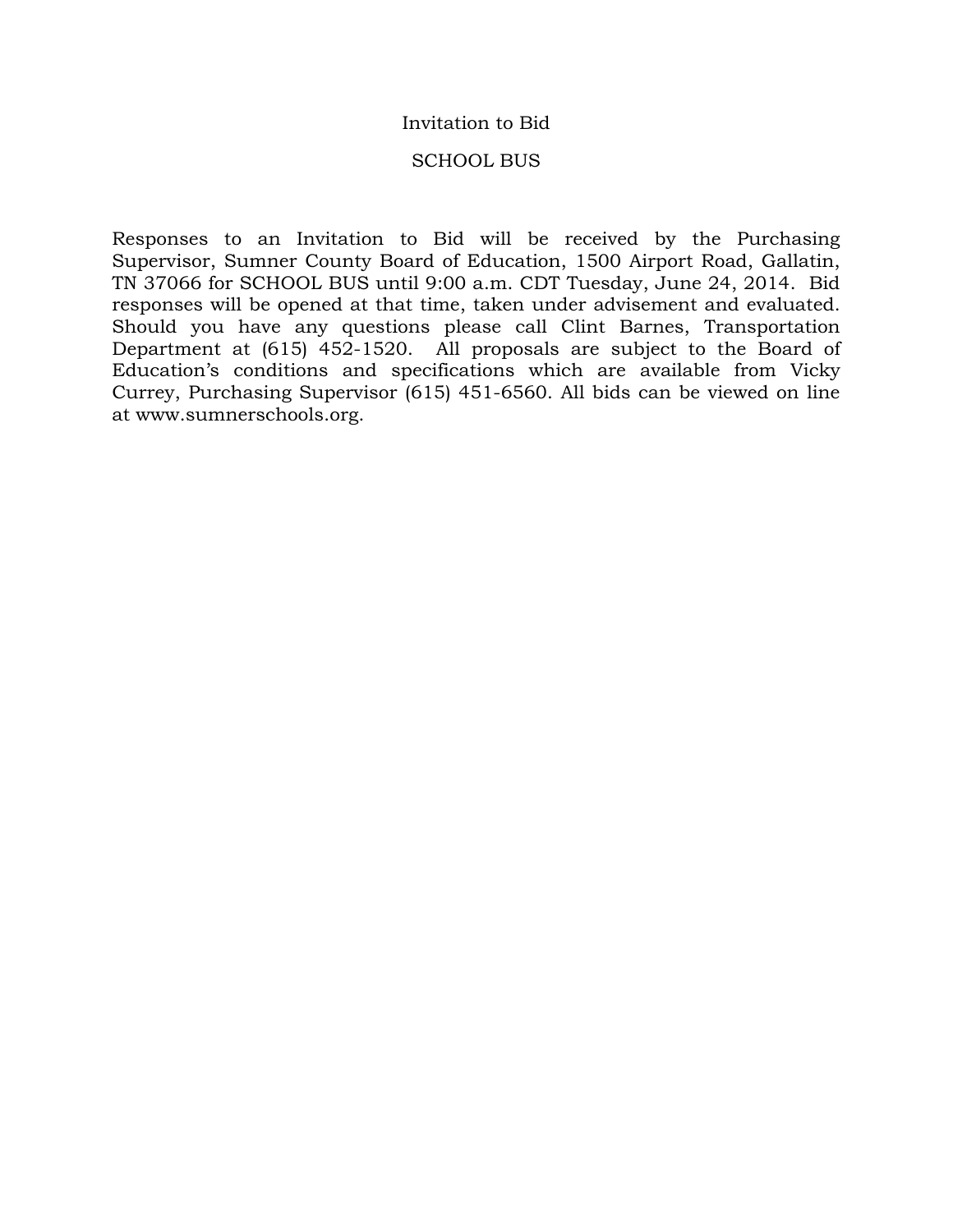# **S U M N E R C O U N T Y S C H O O L S**

# **2015 MODEL TRANSIT BUS ENG FRT**

## **TRANSIT BUS BODY SPECIFICATIONS**

### **ITEM SPECIFICATION**

| AIR CONDITIONING SYSTEM                | NO AIR                                                                    |  |
|----------------------------------------|---------------------------------------------------------------------------|--|
| <b>BACK-UP ALARM</b>                   | INCLUDED                                                                  |  |
| <b>BELT CUTTER</b>                     | TIE-TECH OR SAFECUT                                                       |  |
| <b>BODY TYPE</b>                       | TRANSIT TYPE D                                                            |  |
| <b>BUS MODEL</b>                       | 2015                                                                      |  |
| <b>CAPACITY DESIGN</b>                 | 84 PASSENGER                                                              |  |
| DEFROSTER FANS                         | TWO FANS                                                                  |  |
| <b>DELIVERY</b>                        | FOB 1500 AIRPORT ROAD, GALLATIN, TN 37066                                 |  |
| DOCUMENT HOLDER                        | SEE TN SPECIFICATIONS                                                     |  |
| <b>DOOR FRONT SERVICE</b>              | AIR OPERATED OUTWARD OPENING                                              |  |
| <b>DOOR FRONT SERVICE SWITCH</b>       | 3 POSITION SWITCH (KENTUCKY SPECIFICATION)                                |  |
| <b>DOOR LOCKS</b>                      | FRONT AND REAR VANDAL LOCKS                                               |  |
| <b>FENDERS</b>                         | EACH WHEEL                                                                |  |
| <b>FIRE EXTINGUISHER</b>               | 5LB WITH HOSE                                                             |  |
| FIRST AID - BODY FLUIDS KIT            | STANDARD                                                                  |  |
| <b>FLOOR COVERING</b>                  | STANDARD COVERING OVER 5/8 PLYWOOD SUB FLOOR                              |  |
| <b>GSP UNIT</b>                        | FORTRESS CAMERA SYSTEM                                                    |  |
| <b>HEAD LINER PANELS</b>               | FULL LENGTH PERFORATED                                                    |  |
| <b>HEADROOM</b>                        | 77IN MINIMUM                                                              |  |
| <b>HEATERS FRONT &amp; REAR</b>        | 170,000 BTU MIN COMBINATION                                               |  |
| HEATER FRONT DRIVER AREA               | 12,000 BTU MIN                                                            |  |
| <b>IDENTIFICATION LETTERING</b>        | <b>SUMNER COUNTY SCHOOLS</b>                                              |  |
| <b>IDENTIFICATION NUMBERS BUS</b>      | 4-TOTAL SIDES-FRONT-REAR                                                  |  |
| <b>IDENTIFICATION NUMBERS MODEL</b>    | 3/4 X 3 YELLOW PAINTED REAR BUMPER                                        |  |
| <b>INSULATION</b>                      | 11/2" R-VALUE 5.5 ROOF-FRONT-REAR                                         |  |
| <b>LAMPS HEAD</b>                      | DAYTIME RUNNING                                                           |  |
| LAMPS HEAD (WIG-WAG)                   | ALTERNATE FLASHING WHEN RED WARNING LIGHTS ARE ACTIVATED                  |  |
| LAMPS STOP/TAIL/DIRECTIONAL/REVERSE    | LED                                                                       |  |
| <b>LAMPS WARNING</b>                   | LED WITH HOODS                                                            |  |
| <b>LAMPS SIDE MARKER</b>               | LED                                                                       |  |
| <b>LAMPS INTERIOR</b>                  | EIGHT (8) MIN                                                             |  |
| LIGHTS SIDE DIRECTIONAL                | LED RIGHT & LEFT                                                          |  |
| <b>LIGHT STROBE</b>                    | SPECIALTY MFG 515-400 WITH GUARD OF EQUAL                                 |  |
| <b>MIRROR BRACKET</b>                  | BREAK-AWAY                                                                |  |
| <b>MIRROR CROSSVIEW</b>                | ROSCOE OR EQUAL - Heated w/ 15 minute cut off                             |  |
| <b>MIRROR INTERIOR</b>                 | 10 X 30 WITH VISOR                                                        |  |
| <b>MIRROR REAR VIEW</b>                | ROSCOE MIRROR-LITE DOUBLE NICKEL/NON HEATED OR ELEC. w/ 15 minute cut off |  |
| MODEL NUMBER LOCATION                  | MODEL YEAR ON BACK BUMPER RIGHT SIDE                                      |  |
| <b>MUD FLAPS</b>                       | FRONT & REAR WHEELS                                                       |  |
| PASSENGER REMINDER LOCATION            | WARNING BUZZER INTERIOR (NOT IN SIDE PANEL)                               |  |
| PASSENGER REMINDER SYSTEM              | CRS ELECTRONICS OR RTI BUS-SCAN OR EQUAL                                  |  |
| RADIO AM/FM/PA                         | AM/FM/CD WITH 8 SPEAKERS PA EXTERNAL SPEAKER                              |  |
| RADIO TWO-WAY                          | INSTALLATION PERFORMED AT SUMNER COUNTY GARAGE                            |  |
| RADIO TWO-WAY FREQUENCY & TONE CONTROL | CONTACT IVAN DAVIS - DAVID ELECTRONICS 615-666-2450                       |  |
| RADIO TWO-WAY ANTENNA                  | MAXRAD MUF4500M                                                           |  |
| RADIO TWO-WAY BRACKET                  | KMB-10                                                                    |  |
| RADIO TWO-WAY MODEL                    | KENWOOD TK 8180 HK 45 WATTS                                               |  |
| RADIO TWO-WAY SPEAKER                  | KES 3                                                                     |  |
| <b>ROOF</b>                            | PAINTED WHITE                                                             |  |
| ROOF VENTILATION/EMERGENCY EXIT        | SPECIALTY MFG PRO-LO SERIES 9000 TOTAL OF TWO (2) OR EQUAL                |  |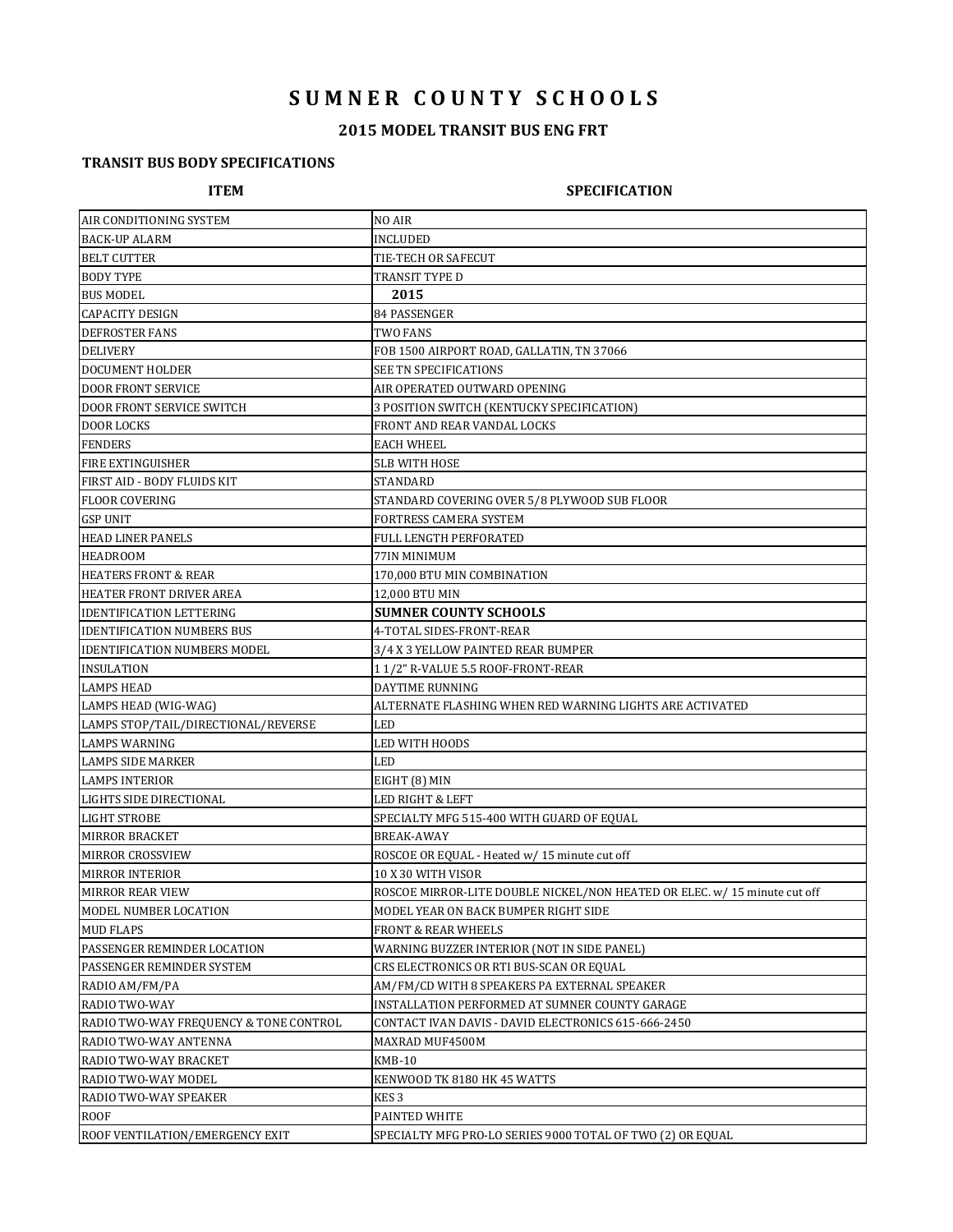| <b>RUB RAILS</b>              | FOUR (4) EACH SIDE                                                   |
|-------------------------------|----------------------------------------------------------------------|
| <b>SCHOOL BUS SIGN</b>        | REFLECTIVE MATERIAL                                                  |
| <b>SEAT DRIVER'S</b>          | AIR RIDE - 2 Shock absorber w/ pedistal cover - fabric insert        |
| <b>SEAT DRIVER'S</b>          | <b>ARM REST RIGHT SIDE</b>                                           |
| <b>SEAT SPACING KNEE ROOM</b> | MAXIMUM POSSIBLE (24 INCH MIN)                                       |
| <b>SEATS PASSENGER</b>        | 39 INCH 3 X 3 SEAT BELT READY (NO BELTS INCLUDED)                    |
| <b>SEAT PASSENGER SPACES</b>  | 84 PASSENGER w/ upholstery blue                                      |
| <b>SEAT UPHOLSTERY</b>        | BARRIER COVER 39" w/ STORAGE POUCH w/o WELT, I/s BEHIND DRIVERS SEAT |
| <b>SIDE PANELS INTERIOR</b>   | <b>ALUMINIZED</b>                                                    |
| <b>SOLENOID ACC BODY</b>      | 100 AMP MIN                                                          |
| <b>SPECIFICATIONS OTHER</b>   | TENNESSEE UNLESS SPECIFIED OTHERWISE                                 |
| <b>STEPS ENTRANCE</b>         | KOROSEAL PEBBLE TREADS                                               |
| <b>STEPS ENTRANCE</b>         | KOROSEAL WITH PEDDLE TOP NOSING                                      |
| <b>STOP SIGN</b>              | TRANSPEC 7000 ELECT                                                  |
| <b>UPHOLSTERY</b>             | <b>BLUE</b>                                                          |
| <b>VIDEO CAMERA SYSTEM</b>    | 4-CAMERA SYSTEM FORTRESS 623 or newer model                          |
| <b>WARNING DEVICES</b>        | TRIANGLE                                                             |
| <b>WARRANTY BODY</b>          | PRICE WITH EXTENDED WARRANTY AND TIME AND MILEAGE                    |
| <b>WINDOW FRAMES</b>          | <b>STANDARD</b>                                                      |
| <b>WINDOWS</b>                | 12" X 24" MIN                                                        |
| <b>WINDOWS</b>                | TINTED 28% DARK                                                      |
| <b>WINDOWS EMERGENCY EXIT</b> | AS PER FEDERAL AND STATE REGULATIONS                                 |
| <b>WINDSHIELD</b>             | <b>TINTED</b>                                                        |
| WINDSHIELD CLEANING           | <b>STIRRUP STEPS &amp; HANDLES</b>                                   |
| WINDSHIELD CLEANING           | <b>BOTTLE WASHER</b>                                                 |
| <b>WIPERS</b>                 | <b>ELECTRIC</b>                                                      |

### **TRANSIT BUS CHASSIS SPECIFICATIONS**

| <b>AIR COMPRESSOR</b>           | 18.7 CFM                                      |
|---------------------------------|-----------------------------------------------|
| <b>AIR DRYER</b>                | BENDIX AD-9 WITH HEATER OR EQUAL              |
| <b>AIR TANK DRAIN VALVE</b>     | BENDIX DV-2 WITH HEATER OR EQUAL ALL TANKS    |
| <b>ALTERNATOR</b>               | 200 AMP DELCO                                 |
| <b>AXLE BEARINGS</b>            | <b>OIL BATH</b>                               |
| <b>AXLE FRONT RATING</b>        | 13,200 LBS. MIN                               |
| <b>AXLE REAR RATING</b>         | 20,000 LBS. MIN                               |
| <b>BATTERY 8-D</b>              | (2) 8-D 1150 CCA MIN. EACH                    |
| BATTERY-EMERGENCY DISCONNECT    | FACTORY INSTALLED IN BATTERY COMPARTMENT      |
| <b>BRAKES FRONT SIZE</b>        | 16.5 X 5 MIN                                  |
| <b>BRAKES REAR SIZE</b>         | 16.5 X 7 MIN                                  |
| <b>BRAKES TYPE</b>              | <b>FULL AIR</b>                               |
| <b>CHASSIS MODEL AND TYPE</b>   | 2015 TYPE D TRANSIT                           |
| <b>CRUISE CONTROL</b>           | DASH OR STEERING WHEEL MOUNTED                |
| <b>ENGINE BLOCK HEATER</b>      | 750 WATTS MIN                                 |
| <b>ENGINE HORSEPOWER</b>        | 220 HP MIN                                    |
| <b>ENGINE ACCEPTABLEE TYPES</b> | <b>CUMMINS ISB</b>                            |
| <b>ENGINE WARNING AUDIBLE</b>   | COOLANT & OIL                                 |
| FUEL FILLER OPENING COVER       | THUMB LATCH                                   |
| FUEL TANK ACCESS PLATE          | <b>INCLUDED</b>                               |
| <b>FUEL TANK CAPACITY</b>       | 60 GALLON                                     |
| FUEL TANK LOCATION              | BETWEEN THE FRAME RAILS                       |
| FUEL/WATER SEPARATOR            | <b>RACOR OR EQUAL</b>                         |
| <b>GOVERNOR</b>                 | ROAD SPEED 65 MPH                             |
| <b>KEYS</b>                     | <b>COMMON KEY</b>                             |
| STEERING COLUMN                 | <b>4 POS TILT WHEEL &amp; TELESCOPE WHEEL</b> |
| <b>SUSPENSION FRONT</b>         | SPRINGS COMENSERATE WITH GVWR                 |
| <b>SUSPENSION REAR</b>          | 20,000 LBS - SPRINGS - NO AIR RIDE            |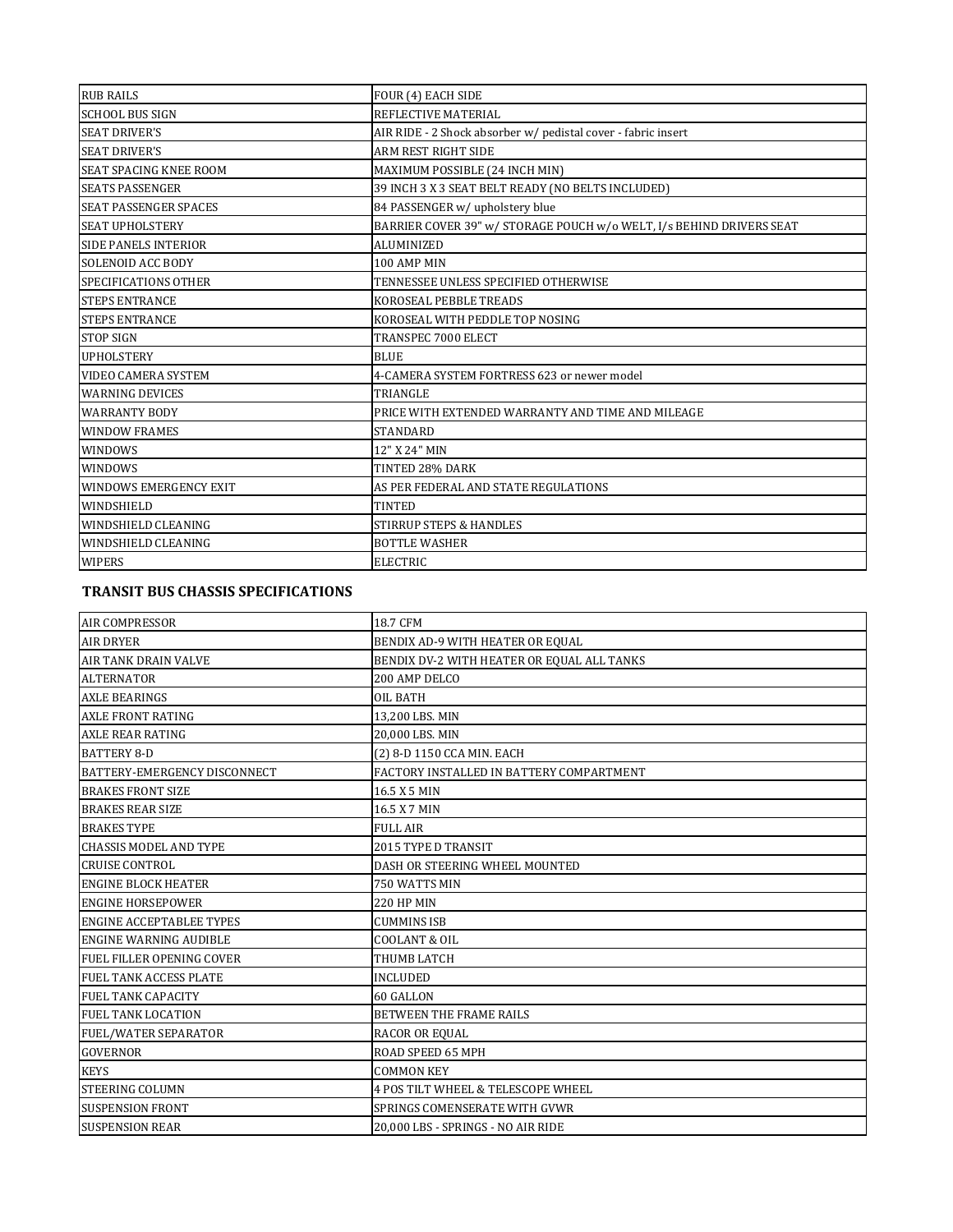| THROTTLE CONTROL               | <b>ELECTRONIC</b>                             |
|--------------------------------|-----------------------------------------------|
| TIRE RIM COLOR                 | <b>BLACK</b>                                  |
| TIRE RIM SIZE                  | RADIAL 8.25 X 22.5                            |
| TIRE SIZE & RANGE              | 11RX22.5 LOAD RANGE H                         |
| TIRE SPARE & RIM               | ONE (1) MOUNTED (DELIVERED INSIDE OF THE BUS) |
| <b>TIRES</b>                   | GOODYEAR 661                                  |
| TOW HOOKS                      | <b>FRONT &amp; REAR</b>                       |
| <b>TRANSMISSION</b>            | ALLISON 2500 SERIES 5-SPEED                   |
| <b>TRANSMISSION</b>            | <b>EXTERNAL COOLER</b>                        |
| <b>WARRANTY AIR COMPRESSOR</b> | <b>STANDARD</b>                               |
| <b>WARRANTY ALTERNATOR</b>     | <b>STANDARD</b>                               |
| <b>WARRANTY AXLE</b>           | <b>STANDARD</b>                               |
| <b>WARRANTY CHASSIS</b>        | PROVIDE COPY WITH BID                         |
| <b>WARRANTY ENGINE</b>         | <b>STANDARD</b>                               |
| <b>WARRANTY DIFFERENTIAL</b>   | <b>STANDARD</b>                               |
| <b>WARRANTY TRANSMISSION</b>   | <b>STANDARD</b>                               |
| <b>WHEEL BASE</b>              | LIST EXACT WHEEL BASE 231 MIN                 |
| <b>WHEEL TYPE</b>              | 10 HOLE BUDD TYPE HUB PILOTED DISC WHEELS     |

### **DOCUMENTATION / MANUALS**

A. Supply one copy of the Service Manual Software (CD) for the body and chassis.

- B. Supply one copy of the Parts Manual Software (CD) for the body and chassis.
- C. Body Electrical Schematic
- D. Line set ticket that provides a list of each part used to build the bus body that includes part numbers.
- E. Supply Engine Training Classes
- F. Supply copy of software for comp on the Electronics.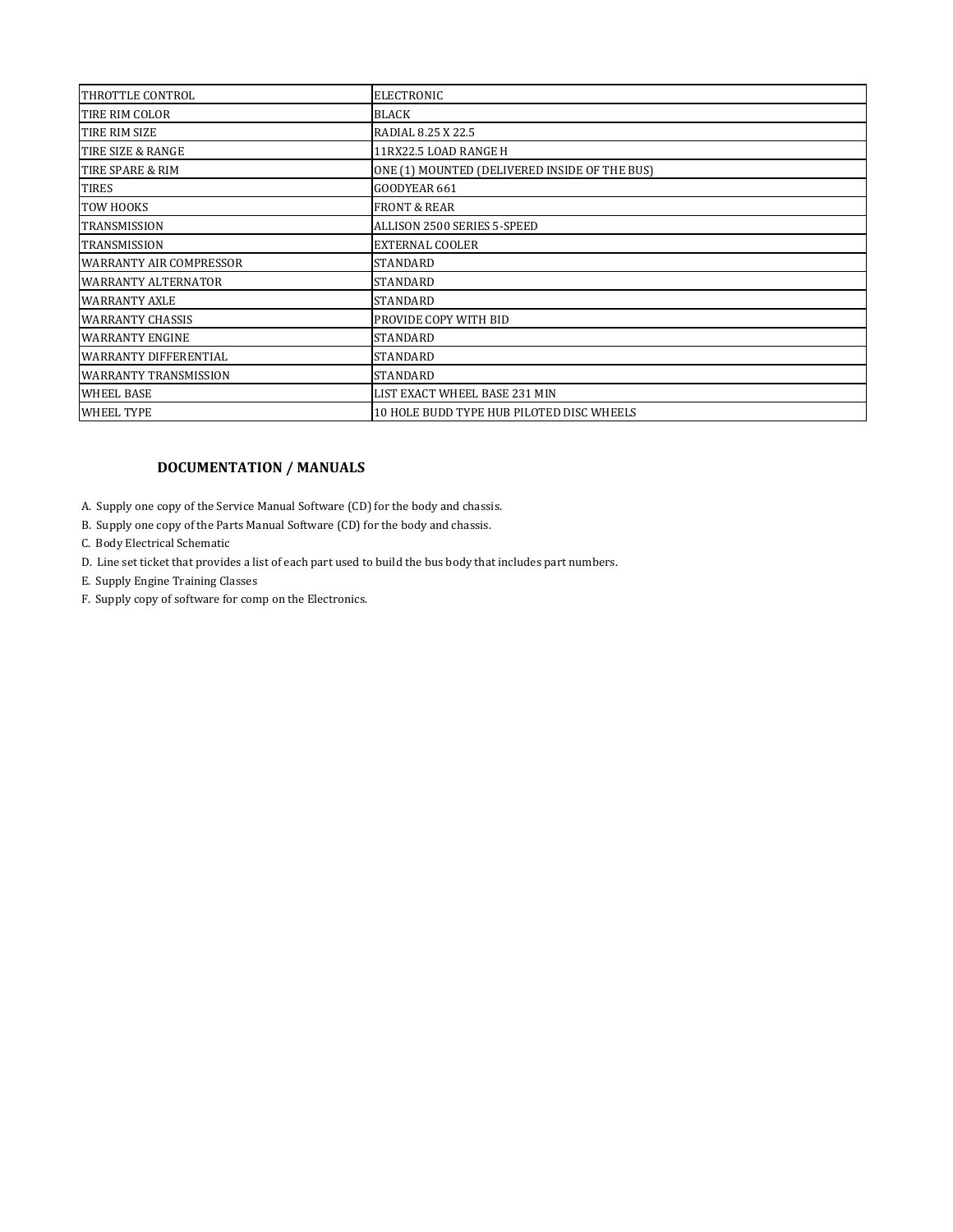# **S U M N E R C O U N T Y S C H O O L S**

### **2015 Model Front Engine Special Needs Bus 72 PASSENGER**

### **SPECIAL EDUCATION BODY SPECIFICATIONS**

#### **ITEM SPECIFICATION**

| AIR CONDITIONING SYSTEM                 | MINIMUM 160,000 BTU OR GREATER. MUST BE ABLE TO KEEP BUS COOL.  |
|-----------------------------------------|-----------------------------------------------------------------|
| <b>BACK-UP ALARM</b>                    | <b>INCLUDED</b>                                                 |
| <b>BELT CUTTER</b>                      | TIE-TECH OR SAFECUT                                             |
| <b>BODY TYPE</b>                        | TYPE D with LIFT                                                |
| <b>BUS MODEL</b>                        | 2015                                                            |
| <b>CAMERA VIDEO</b>                     | 4 CAMERA SYSTEM (FORTRESS 623)                                  |
| <b>CAPACITY DESIGN</b>                  | CONTINUOUS TRACK SYSTEM FULL LENGTH OF BUS 4 WHEEL CHAIR SPACES |
| <b>DEFROSTER FANS</b>                   | TWO FANS                                                        |
| <b>DELIVERY</b>                         | FOB 1500 AIRPORT ROAD, GALLATIN, TN 37066                       |
| DOCUMENT HOLDER                         | METAL ATTACHED IN FRONT OVERHEAD AREA                           |
| <b>DOCUMENTATION</b>                    | SEE LIST ON LAST PAGE                                           |
| <b>DOOR FRONT SERVICE</b>               | AIR OPERATED OUTWARD OPENING THREE POSITION SWITCH              |
| <b>DOOR LIFT</b>                        | SINGLE DOOR 42" WIDTH LOCATED REAR                              |
| <b>DOOR LOCKS</b>                       | FRONT AND REAR VANDAL LOCKS                                     |
| ELECTRICAL ACCESSORY                    | NOISE SUPPRESSION SWITCH                                        |
| <b>FENDERS</b>                          | <b>REAR WHEELS</b>                                              |
| <b>FIRE EXTINGUISHER</b>                | <b>5LB WITH HOSE</b>                                            |
| FIRST AID - BODY FLUIDS KIT             | STANDARD                                                        |
| FLOOR DESIGN WHEELCHAIR LOCATIONS       | <b>4 WHEELCHAIR SPACES</b>                                      |
| <b>FLOOR COVERING</b>                   | STANDARD COLOR                                                  |
| <b>FLOOR COVERING</b>                   | 5/8 PLYWOOD SUBFLOOR                                            |
| <b>GPS UNIT</b>                         | FORTRESS CAMERA SYSTEM                                          |
| HEAD LINER PANELS                       | FULL LENGTH PERFORATED                                          |
| <b>HEADROOM</b>                         | 78 INCH MINIMUM                                                 |
| <b>HEATERS FRONT</b>                    | 90,000 BTU                                                      |
| HEATER REAR WALL MOUNT                  | 75,000 BTU                                                      |
| <b>HEATER STEPWELL</b>                  | 50,000 BTU                                                      |
| HEATER ACCESS PANEL                     | <b>INSIDE &amp; OUTSIDE ACCESS TO HEATER PARTS</b>              |
| <b>HEATER PUMP</b>                      | WATER PUMP FOR REAR HEATERS                                     |
| <b>IDENTIFICATION LETTERING</b>         | <b>SUMNER COUNTY SCHOOLS</b>                                    |
| <b>IDENTIFICATION NUMBERS BUS</b>       | 4-TOTAL SIDES-FRONT-REAR                                        |
| <b>IDENTIFICATION NUMBERS MODEL</b>     | 3/4 X 3 YELLOW PAINTED REAR BUMPER RIGHT SIDE                   |
| <b>IDENTIFICATION DISABLED PLACKARD</b> | PLACE OVER FRONT ENTRANCE DOOR                                  |
| <b>INSULATION</b>                       | 11/2" R-VALUE 5.5 ROOF-FRONT-REAR                               |
| <b>LAMPS HEAD</b>                       | DAYTIME RUNNING                                                 |
| LAMPS HEAD (WIG-WAG)                    | ALTERNATE FLASHING WHEN STOP SIGN IS OUT                        |
| LAMPS FRONT & REAR SIGNAL               | LED                                                             |
| LAMPS SIDE DIRECTIONAL                  | LED                                                             |
| <b>LAMPS SIDE MARKER</b>                | <b>LED</b>                                                      |
| <b>LAMPS INTERIOR</b>                   | EIGHT (8) MIN                                                   |
| LAMPS: STOP/DIRECTIONAL/REVERSE         | LED                                                             |
| <b>LAMP STROBE</b>                      | SPECIALTY MFG 515-400 WITH PROTECTIVE CASE                      |
| <b>LIFT LOCATION</b>                    | <b>REAR</b>                                                     |
| LIFT (ACCEPTABLE MODEL)                 | RICON MODEL S-5510 800LBS LIFT CAPACITY MINIMUM                 |
| LIFT SPECIFICATIONS                     | AUTOMATIC POSITIONING AT FLOOR LEVEL                            |
| MIRROR BRACKET                          | BREAK-AWAY                                                      |
| <b>MIRROR CROSSVIEW</b>                 | ROSCOE OR EQUAL (HEATED)                                        |
| <b>MIRROR INTERIOR</b>                  | 10 X 30 WITH VISOR                                              |
| <b>MIRROR REAR VIEW</b>                 | MIRROR-LITE DOUBLE NICKEL HEATED AND ELECTRIC                   |
| MIRRORS                                 | ALL EXTERIOR MIRRORS HEATED                                     |
| <b>MUD FLAPS</b>                        | <b>REAR WHEELS</b>                                              |
| PASSENGER REMINDER LOCATION             | WARNING BUZZER INTERIOR (NOT IN SIDE PANEL)                     |
| PASSENGER REMINDER SYSTEM               | <b>CRS ELECTRONICS</b>                                          |
| RADIO AM/FM/PA                          | AM/FM/CD WITH 4 SPEAKERS AND ONE EXTERNAL PA SPEAKER            |
| RADIO TWO-WAY INSTALLATION              | INSTALLATION PERFORMED AT SUMNER COUNTY GARAGE                  |
| RADIO TWO-WAY FREQUENCY & TONE CONTROL  | CONTACT IVAN DAVIS - DAVID ELECTRONICS 615-666-2450             |
| RADIO TWO-WAY ANTENNA                   | MAXRAD MUF4500M                                                 |
| RADIO TWO-WAY AND BRACKET               | KMB-10                                                          |
| RADIO TWO-WAY MODEL                     | KENWOOD TK 8180 HK 45 WATTS                                     |
| RADIO TWO-WAY SPEAKER EXTERNAL SYSTEM   | KES 3                                                           |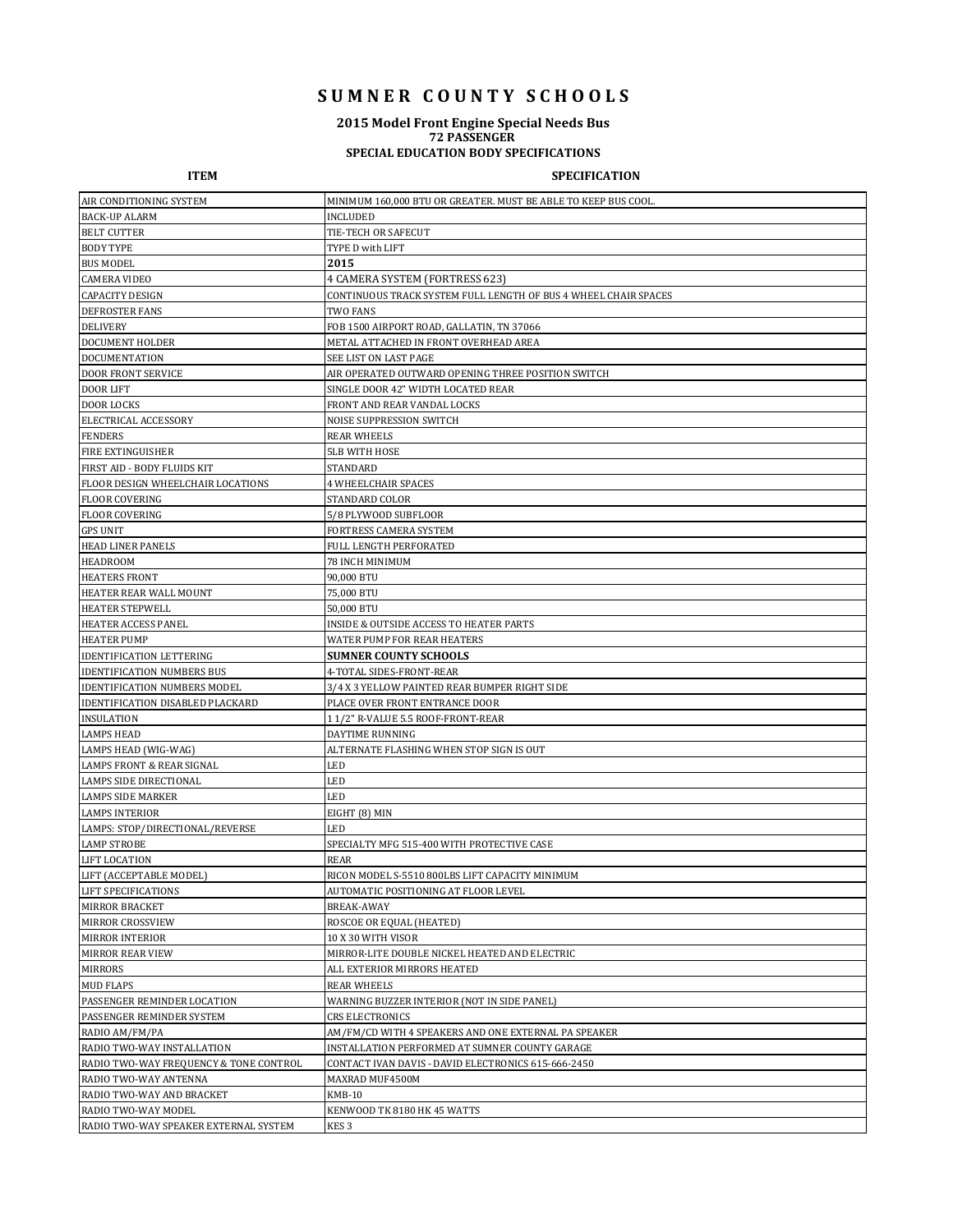| <b>ROOF</b>                            | PAINTED WHITE                                                                         |
|----------------------------------------|---------------------------------------------------------------------------------------|
| ROOF VENTILATION/EMERGENCY EXIT        | SPECIALTY MFG PRO-LO SERIES 9000 PER TN SPECIFICATIONS                                |
| <b>RUB RAILS</b>                       | FOUR (4) EACH SIDE PAINTED BLACK                                                      |
| <b>SCHOOL BUS SIGN</b>                 | REFLECTIVE MATERIAL                                                                   |
| <b>SEAT DRIVER'S</b>                   | AIR RIDE - 2 SHOCK ABSORBER W/ PEDESTAL COVER - FABRIC INSERT                         |
| <b>SEAT DRIVER'S</b>                   | BLUE BARRIER COVER 39" W/ STORAGE W/O WELT, I/S BEHIND DRIVER'S SEAT                  |
| <b>SEAT DRIVER'S</b>                   | ARM REST RIGHT                                                                        |
| <b>SEAT PASSENGER</b>                  | MUST SUBMIT SEAT PLAN W/ BID .30" SEATS, .39" SEATS WITH SAFE GUARD CAR SEATS         |
| <b>SEAT SPACING KNEE ROOM</b>          | MAXIMUM POSSIBLE (24 INCH MIN)                                                        |
| <b>SEATING CAPACITY</b>                | 36 + 4 W.C. PLUS REMOVEABLE SEATS FOR 5 ADD W.C. TIE DOWNS AND SAFEGUARD SAFETY SEATS |
| <b>SEATS &amp; BELTS</b>               | SAFEGUARD SAFETY SEATS W/3-POINT SEAT BELTS & CHILD RESTRAINTS                        |
| <b>SEATING</b>                         | SEATS 6-39" TRACT MTD AND 9-30" 6 TRACK MTD                                           |
| <b>SEAT UPHOLSTERY</b>                 | <b>BLUE</b>                                                                           |
| <b>SECUREMENT SYSTEMS</b>              | SURE-LOK RETRACTABLE TYPE (4 SETS) W/ STORAGE POUCHES FF612-4C                        |
| <b>SIDE PANELS INTERIOR</b>            | ALUMINIZED                                                                            |
| <b>SOLENOID ACC BODY</b>               | 100 AMP MIN                                                                           |
| SPECIFICATIONS OTHER                   | TENNESSEE UNLESS SPECIFIED OTHERWISE                                                  |
| <b>STEPS ENTRANCE</b>                  | KOROSEAL PEBBLE TREADS                                                                |
| <b>STEPS ENTRANCE</b>                  | KOROSEAL WITH PEDDLE TOP NOSING                                                       |
| <b>STOP SIGN</b>                       | TRANSPEC 7000 - ELECT                                                                 |
| <b>SYSTEM FLOOR TRACK</b>              | TRACK W/DEBRIS COVER FOR UNUSED SECTIONS                                              |
| SYSTEM FLOOR TRACK (WHEELCHAIR SPACES) | WHEELCHAIR TRACT 4 ROWS CONTINUOUS IN FLOOR & 1 CONTINUOUS TRACK OVER WINDOWS         |
| SYSTEM FLOOR TRACK (WHEELCHAIR SPACES) | CONTINUOUS FOUR (4) TRACK SYSTEM WITH DEBRIS COVER                                    |
| SYSTEM FLOOR TRACK (WHEELCHAIR SPACES) | RECESSED IN PLYWOOD                                                                   |
| <b>UPHOLSTERY</b>                      | <b>BLUE</b>                                                                           |
| <b>WARNING DEVICES</b>                 | TRIANGLE                                                                              |
| <b>WARNING LIGHT</b>                   | WITH HOODS                                                                            |
| <b>WARRANTY BODY</b>                   | PROVIDE COPY WITH BID                                                                 |
| <b>WINDOW FRAMES</b>                   | <b>STANDARD</b>                                                                       |
| WINDOWS                                | 12" X 24" MINIMUM TINTED 28% DARK                                                     |
| <b>WINDOWS EMERGENCY EXIT</b>          | STATE AND/OR FEDERAL REQUIREMENTS                                                     |
| WINDSHIELD & WINDSHIELD WIPERS         | TINTED WINDSHIELD / ELECTRIC WIPERS                                                   |
| WINDSHIELD CLEANING                    | STIRRUP STEPS & HANDLES / BOTTLE WASHER                                               |

### **SPECIAL EDUCATION BUS CHASSIS SPECIFICATIONS**

| <b>AIR COMPRESSOR</b>              | 18.7 CFM                                  |
|------------------------------------|-------------------------------------------|
| <b>AIR DRYER</b>                   | <b>BENDIX AD-9 WITH HEATER</b>            |
| <b>AIR TANK DRAIN VALVE</b>        | <b>BENDIX DV-2 HEATED</b>                 |
| <b>ALTERNATOR</b>                  | 275 AMP DELCO                             |
| <b>AXLE BEARINGS</b>               | OIL BATH                                  |
| <b>AXLE FRONT RATING</b>           | 13,200 LBS. MIN                           |
| <b>AXLE REAR RATING</b>            | 20,000 LBS. MIN                           |
| <b>BATTERY 8-D</b>                 | (2) 8-D 1150 CCA MIN. EACH                |
| <b>BRAKES FRONT SIZE</b>           | 16.5 X 5 MIN                              |
| <b>BRAKES REAR SIZE</b>            | 16.5 X 7 MIN                              |
| <b>BRAKES TYPE</b>                 | <b>FULL AIR</b>                           |
| <b>CHASSIS MODEL AND TYPE</b>      | 2015 D TRANSIT TYPE D                     |
| <b>CRUISE CONTROL</b>              | DASH OR STEERING WHEEL MOUNTED            |
| <b>ENGINE BLOCK HEATER</b>         | 750 WATTS MIN                             |
| <b>ENGINE HORSEPOWER</b>           | <b>220 HP MIN</b>                         |
| <b>ENGINE ACCEPTABLE MODEL</b>     | <b>CUMMINS ISB</b>                        |
| ENGINE ELECTRONIC THROTTLE CONTROL | DASH OR STEERING WHEEL MOUNTED            |
| <b>ENGINE WARNING AUDIBLE</b>      | <b>COOLANT &amp; OIL</b>                  |
| FUEL FILLER OPENING COVER          | THUMB LATCH                               |
| <b>FUEL SOLENOID</b>               | <b>ELECTRONIC</b>                         |
| <b>FUEL TANK ACCESS PLATE</b>      | <b>INCLUDED</b>                           |
| <b>FUEL TANK CAPACITY</b>          | 60 GALLON MINIMUM                         |
| <b>FUEL/WATER SEPARATOR</b>        | <b>RACOR OR EQUAL</b>                     |
| <b>GOVERNOR</b>                    | ROAD SPEED 65 MPH                         |
| <b>KEYS</b>                        | <b>COMMON KEY</b>                         |
| <b>STEERING COLUMN</b>             | 4 POS TILT WHEEL                          |
| <b>SUSPENSION FRONT</b>            | SPRINGS COMENSERATE WITH GVWR             |
| <b>SUSPENSION REAR</b>             | 20,000 LBS - SPRINGS - NO AIR RIDE        |
| THROTTLE CONTROL                   | <b>ELECTRONIC</b>                         |
| TIRE RIM SIZE/TYPE                 | 10 HOLE BUDD TYPE HUB PILOTED DISC WHEELS |
| TIRE SIZE & RANGE                  | LOAD RANGE H 11X22.5                      |
| TIRE SPARE & RIM COLOR             | ONE (1) MOUNTED PAINTED BLACK             |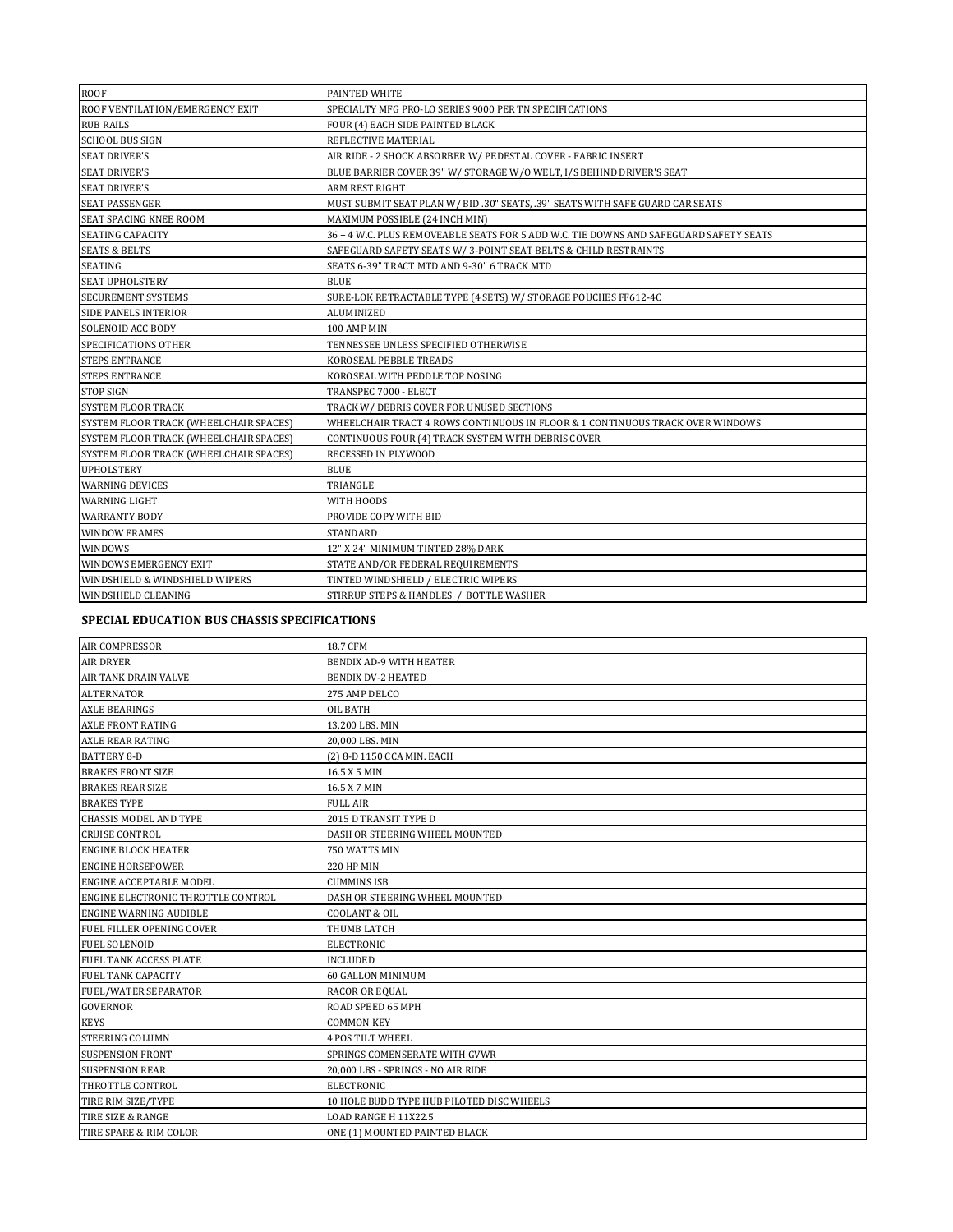| GOODYEAR 661                |
|-----------------------------|
| <b>FRONT &amp; REAR</b>     |
| ALLISON 2500 SERIES 5-SPEED |
| STANDARD                    |
| STANDARD                    |
| <b>STANDARD</b>             |
| PROVIDE COPY WITH BID       |
| 5 YEAR 100,000 P&L          |
| <b>STANDARD</b>             |
| <b>STANDARD</b>             |
|                             |

#### **DOCUMENTATION / MANUALS**

A. Supply one copy of the Service Manual Software (CD) for the body and chassis.

- B. Supply one copy of the Parts Manual Software (CD) for the body and chassis.
- C. Body Electrical Schematic
- D. Line set ticket that provides a list of each part used to build the bus body that includes part numbers.
- E. Supply Engine Training Classes
- F. Supply copy of software for comp on the Electronics.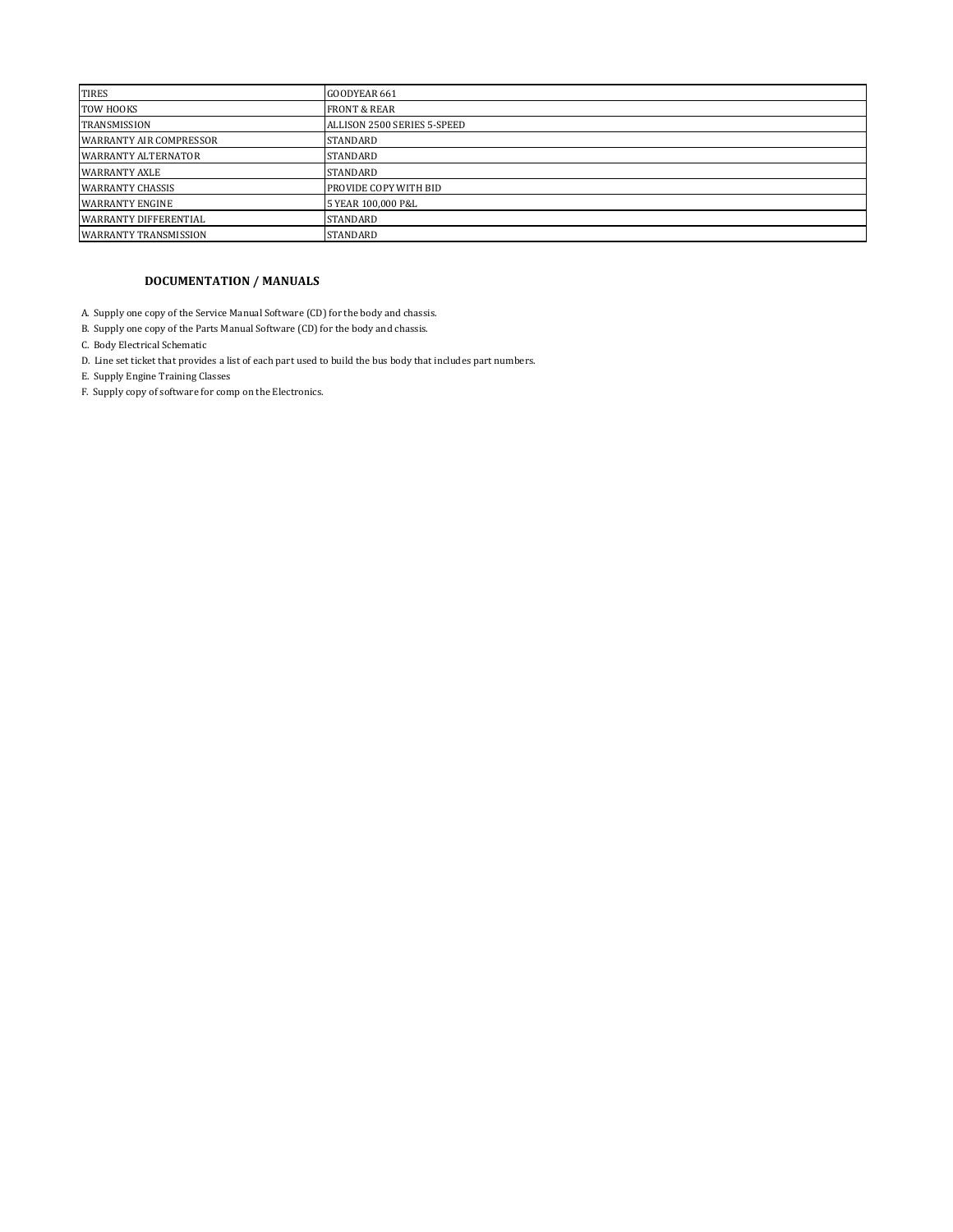# **Sumner County Board of Education**

Purchasing Department 1500 Airport Road Gallatin, TN 37066

| <b>COMPANY NAME</b>                         |                                                              |                  |
|---------------------------------------------|--------------------------------------------------------------|------------------|
| <b>ADDRESS</b>                              |                                                              |                  |
|                                             |                                                              |                  |
| <b>TELEPHONE</b>                            |                                                              |                  |
| <b>EMAIL</b>                                |                                                              |                  |
| <b>AUTHORIZED COMPANY</b><br>REPRESENTATIVE |                                                              | <b>SIGNATURE</b> |
| <b>AUTHORIZED COMPANY</b><br>REPRESENTATIVE |                                                              |                  |
| <b>DATE</b>                                 |                                                              |                  |
| <b>BID TITLE</b>                            | <b>SCHOOL BUS</b>                                            |                  |
| <b>DEADLINE</b>                             | June 24, 2014 @ 9:00 a.m.                                    |                  |
| <b>BID AMOUNT</b>                           |                                                              |                  |
|                                             | $\frac{1}{2}$ /each = 2015-84-D TRANSIT BUS (QTY. = 6)       |                  |
|                                             |                                                              |                  |
|                                             | $\frac{1}{2}$ /each = 2015-72-D SPECIAL NEEDS BUS (QTY. = 1) |                  |
|                                             | \$<br><b>GRAND TOTAL</b>                                     |                  |
| <b>BID GOOD THRU</b>                        |                                                              |                  |